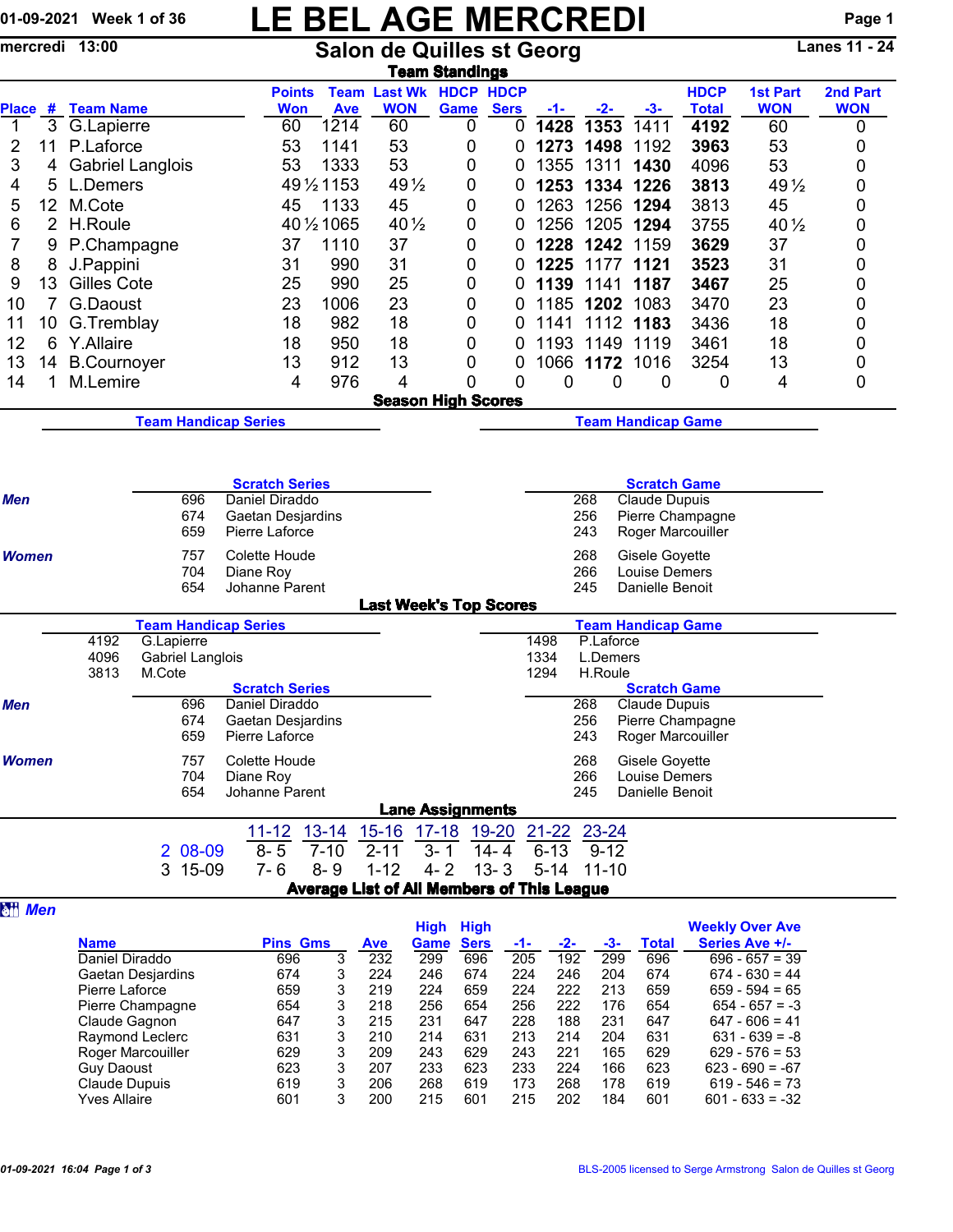01-09-2021 Week 1 of 36 LE BEL AGE MERCREDI Page 2

|                          |                 |   |            | <b>High</b> | <b>High</b> |      |       |       |       | <b>Weekly Over Ave</b> |
|--------------------------|-----------------|---|------------|-------------|-------------|------|-------|-------|-------|------------------------|
| <b>Name</b>              | <b>Pins Gms</b> |   | <b>Ave</b> | Game        | <b>Sers</b> | -1-  | $-2-$ | $-3-$ | Total | <b>Series Ave +/-</b>  |
| Francois Lamy            | 595             | 3 | 198        | 213         | 595         | 213  | 192   | 190   | 595   | $595 - 450 = 145$      |
| Gilles Cote              | 592             | 3 | 197        | 226         | 592         | 149  | 226   | 217   | 592   | $592 - 579 = 13$       |
| Marcel Cote              | 590             | 3 | 196        | 233         | 590         | 183  | 174   | 233   | 590   | $590 - 618 = -28$      |
| <b>Bernard Cournoyer</b> | 581             | 3 | 193        | 212         | 581         | 212  | 181   | 188   | 581   | $581 - 594 = -13$      |
| Yvan Marsan              | 537             | 3 | 179        | 203         | 537         | 183  | 203   | 151   | 537   | $537 - 603 = -66$      |
| <b>Francois Parent</b>   | 531             | 3 | 177        | 200         | 531         | 200  | 165   | 166   | 531   | $531 - 654 = -123$     |
| Gaetan Gravel            | 506             | 3 | 168        | 212         | 506         | 163  | 212   | 131   | 506   | $506 - 618 = -112$     |
| <b>Edouard Pelletier</b> | 499             | 3 | 166        | 197         | 499         | 150  | 152   | 197   | 499   | $499 - 540 = -41$      |
| <b>Real Chasse</b>       | 497             | 3 | 165        | 185         | 497         | 132  | 185   | 180   | 497   | $497 - 450 = 47$       |
| Rene Daoust              | 448             | 3 | 149        | 162         | 448         | 129  | 157   | 162   | 448   | $448 - 636 = -188$     |
| Yvon Mongeau             | 442             | 3 | 147        | 175         | 442         | 137  | 175   | 130   | 442   | $442 - 594 = -152$     |
| Jude Dubuc               | 434             | 3 | 144        | 178         | 434         | 136  | 178   | 120   | 434   | $434 - 477 = -43$      |
| Gilles Tremblay          | 0               | 0 | bk204      | 0           | 0           | a204 | a204  | a204  | 612   | $612 - 612 = 0$        |
| Gaetan Lapierre          | 0               | 0 | bk214      | 0           | 0           | a214 | a214  | a214  | 642   | $642 - 642 = 0$        |
| Rene Boivin              | 0               | 0 | bk180      | 0           | 0           | a180 | a180  | a180  | 540   | $540 - 540 = 0$        |
| Jacques Derail           | 0               | 0 | bk159      | 0           | 0           | a159 | a159  | a159  | 477   | $477 - 477 = 0$        |
| Jean-Claude Cournoyer    | 0               | 0 | bk212      | 0           | 0           | a212 | a212  | a212  | 636   | $636 - 636 = 0$        |
| Pierre Robitaille        | 0               | 0 | bk211      | 0           | 0           | a211 | a211  | a211  | 633   | $633 - 633 = 0$        |
| Daniel Gagne             | 0               | 0 | bk199      | 0           | 0           | a199 | a199  | a199  | 597   | $597 - 597 = 0$        |
| <b>Gabriel Langlois</b>  | 0               | 0 | bk216      | 0           | 0           | a216 | a216  | a216  | 648   | $648 - 648 = 0$        |
| Gaetan Lemire            | 0               | 0 | bk181      | 0           | 0           | a181 | a181  | a181  | 543   | $543 - 543 = 0$        |
| Jack Pappini             | 0               | 0 | bk219      | 0           | 0           | a219 | a219  | a219  | 657   | $657 - 657 = 0$        |
| Jean-Marie Beaudry       | 0               | 0 | bk185      | 0           | 0           | a185 | a185  | a185  | 555   | $555 - 555 = 0$        |

## " *Women*

| 77                         |                 |   |              |                            |                            |      |       |       |              |                                          |
|----------------------------|-----------------|---|--------------|----------------------------|----------------------------|------|-------|-------|--------------|------------------------------------------|
| <b>Name</b>                | <b>Pins Gms</b> |   | Ave          | <b>High</b><br><b>Game</b> | <b>High</b><br><b>Sers</b> | -1-  | $-2-$ | $-3-$ | <b>Total</b> | <b>Weekly Over Ave</b><br>Series Ave +/- |
| Colette Houde              | 757             | 3 | 252          | 268                        | 757                        | 257  | 232   | 268   | 757          | $757 - 540 = 217$                        |
| Gisele Goyette             | 724             | 3 | 241          | 268                        | 724                        | 222  | 234   | 268   | 724          | $724 - 627 = 97$                         |
| Diane Roy                  | 704             | 3 | 234          | 257                        | 704                        | 257  | 233   | 214   | 704          | $704 - 651 = 53$                         |
| Louise Demers              | 675             | 3 | 225          | 266                        | 675                        | 206  | 266   | 203   | 675          | $675 - 606 = 69$                         |
| Johanne Parent             | 654             | 3 | 218          | 234                        | 654                        | 216  | 234   | 204   | 654          | $654 - 630 = 24$                         |
| Lisette Paladini           | 649             | 3 | 216          | 238                        | 649                        | 193  | 238   | 218   | 649          | $649 - 642 = 7$                          |
| Lise Rivest                | 638             | 3 | 212          | 226                        | 638                        | 226  | 193   | 219   | 638          | $638 - 612 = 26$                         |
| Danielle Benoit            | 633             | 3 | 211          | 245                        | 633                        | 201  | 187   | 245   | 633          | $633 - 609 = 24$                         |
| Lucie Carignan             | 616             | 3 | 205          | 228                        | 616                        | 228  | 194   | 194   | 616          | $616 - 630 = -14$                        |
| Lise Dupuis                | 588             | 3 | 196          | 237                        | 588                        | 173  | 237   | 178   | 588          | $588 - 522 = 66$                         |
| Monik Lamy                 | 586             | 3 | 195          | 223                        | 586                        | 223  | 192   | 171   | 586          | $586 - 552 = 34$                         |
| Lauren Diraddo             | 560             | 3 | 186          | 201                        | 560                        | 201  | 160   | 199   | 560          | $560 - 585 = -25$                        |
| Nicole Bernaquez           | 549             | 3 | 183          | 195                        | 549                        | 188  | 195   | 166   | 549          | $549 - 624 = -75$                        |
| <b>Claire St-Marseille</b> | 548             | 3 | 182          | 195                        | 548                        | 163  | 195   | 190   | 548          | $548 - 612 = -64$                        |
| Jocelyne Pelletier         | 534             | 3 | 178          | 211                        | 534                        | 184  | 211   | 139   | 534          | $534 - 570 = -36$                        |
| <b>Suzanne Parent</b>      | 528             | 3 | 176          | 202                        | 528                        | 164  | 202   | 162   | 528          | $528 - 555 = -27$                        |
| Liette Leroux              | 526             | 3 | 175          | 199                        | 526                        | 186  | 199   | 141   | 526          | $526 - 540 = -14$                        |
| Nicole Despres             | 518             | 3 | 172          | 200                        | 518                        | 165  | 200   | 153   | 518          | $518 - 555 = -37$                        |
| Jacqueline Delisle         | 510             | 3 | 170          | 187                        | 510                        | 157  | 166   | 187   | 510          | $510 - 588 = -78$                        |
| Claire Champagne           | 507             | 3 | 169          | 190                        | 507                        | 158  | 159   | 190   | 507          | $507 - 612 = -105$                       |
| Nicole Lefrancois          | 503             | 3 | 167          | 183                        | 503                        | 155  | 183   | 165   | 503          | $503 - 534 = -31$                        |
| <b>Manon St-Marseille</b>  | 486             | 3 | 162          | 190                        | 486                        | 172  | 124   | 190   | 486          | $486 - 549 = -63$                        |
| <b>Henriette Sirois</b>    | 476             | 3 | 158          | 178                        | 476                        | 178  | 156   | 142   | 476          | $476 - 534 = -58$                        |
| <b>Huguette Roule</b>      | 471             | 3 | 157          | 181                        | 471                        | 110  | 180   | 181   | 471          | $471 - 525 = -54$                        |
| Raymonde Prevost           | 469             | 3 | 156          | 165                        | 469                        | 165  | 147   | 157   | 469          | $469 - 618 = -149$                       |
| Lucille Gendreau           | 463             | 3 | 154          | 192                        | 463                        | 149  | 122   | 192   | 463          | $463 - 552 = -89$                        |
| <b>France Dubuc</b>        | 450             | 3 | 150          | 192                        | 450                        | 192  | 135   | 123   | 450          | $450 - 504 = -54$                        |
| Denise Cote                | 449             | 3 | 149          | 168                        | 449                        | 168  | 132   | 149   | 449          | $449 - 582 = -133$                       |
| <b>Huguette Brouillard</b> | 438             | 3 | 146          | 162                        | 438                        | 148  | 162   | 128   | 438          | $438 - 450 = -12$                        |
| Cecile Vernier             | 403             | 3 | 134          | 149                        | 403                        | 149  | 149   | 105   | 403          | $403 - 555 = -152$                       |
| Mimi Trudeau               | 397             | 3 | 132          | 178                        | 397                        | 178  | 126   | 93    | 397          | $397 - 573 = -176$                       |
| Jeannine Beaulieu          | 396             | 3 | 132          | 157                        | 396                        | 127  | 157   | 112   | 396          | $396 - 579 = -183$                       |
| Nicole Martel              | 379             | 3 | 126          | 135                        | 379                        | 131  | 135   | 113   | 379          | $379 - 378 = 1$                          |
| Jeannette Beaulieu         | 366             | 3 | 122          | 134                        | 366                        | 106  | 126   | 134   | 366          | 366 - 492 = -126                         |
| Sarah Briand               | 354             | 3 | 118          | 129                        | 354                        | 129  | 97    | 128   | 354          | $354 - 387 = -33$                        |
| <b>Claire Lefrancois</b>   | 341             | 3 | 113          | 163                        | 341                        | 95   | 83    | 163   | 341          | $341 - 450 = -109$                       |
| Martine Vanhemeryck        | 336             | 3 | 112          | 113                        | 336                        | 113  | 113   | 110   | 336          | $336 - 450 = -114$                       |
| Johanne Dussault           | 305             | 3 | 101          | 124                        | 305                        | 124  | 91    | 90    | 305          | $305 - 450 = -145$                       |
| Jeannot Chiasson           | 284             | 3 | 94           | 108                        | 284                        | 108  | 69    | 107   | 284          | $284 - 540 = -256$                       |
| Micheline Tremblay         | 0               | 0 | <b>bk189</b> | 0                          | 0                          | a189 | a189  | a189  | 567          | $567 - 567 = 0$                          |
| Marie Lemire               | $\mathbf 0$     | 0 | bk151        | 0                          | 0                          | a151 | a151  | a151  | 453          | $453 - 453 = 0$                          |